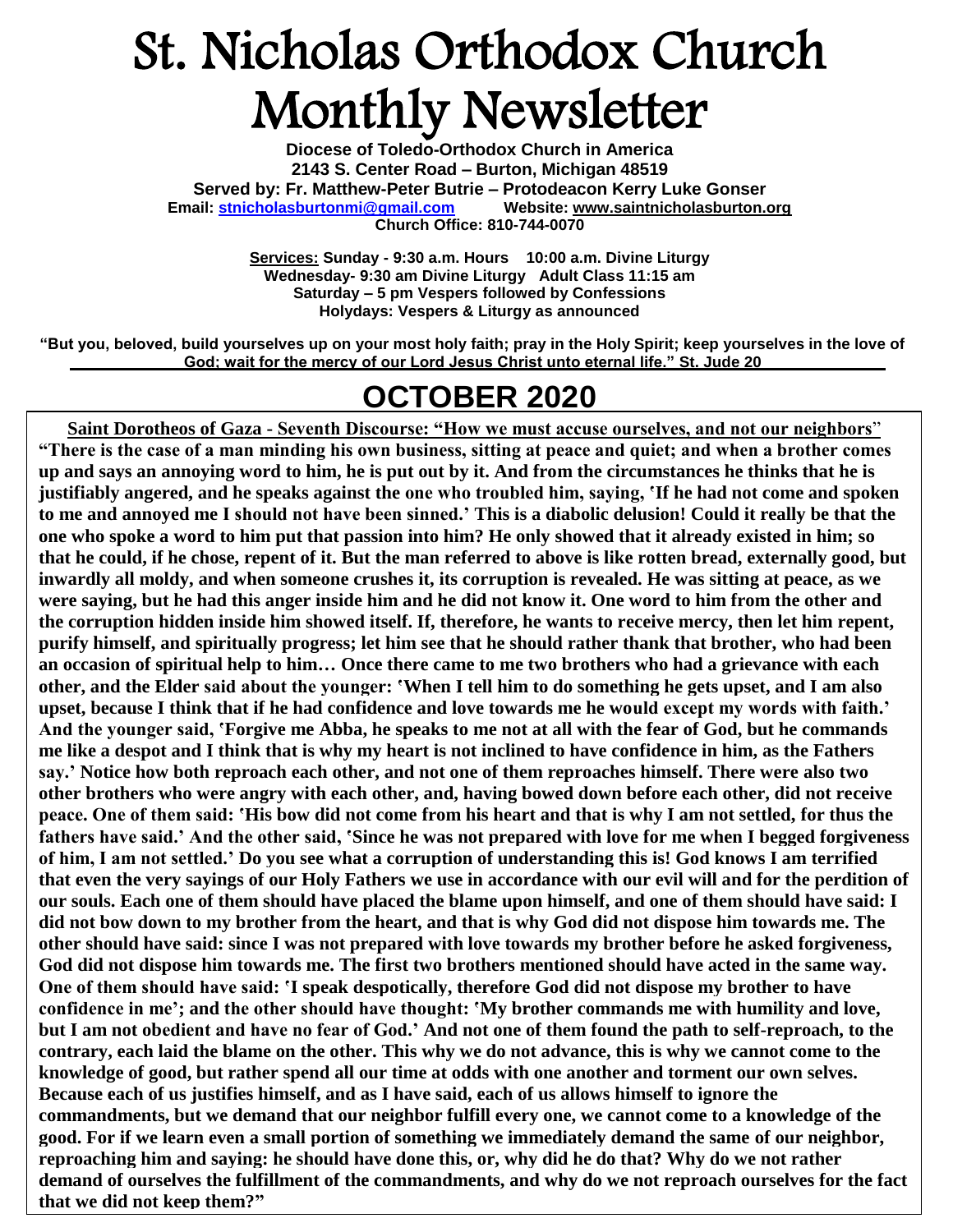### **PROTECTION OF THE MOTHER OF GOD (October 1)**

**Troparion: "Today the Virgin stands in the midst of the Church, and with choirs of Saints she invisibly prays to God for us. Angels and Bishops venerate Her, Apostles and prophets rejoice together, Since for our sake she prays to the Eternal God!"**

**This miraculous appearance of the Mother of God occurred in the mid-tenth century in Constantinople, in the Vlachernae church where her robe, veil, and part of her belt were preserved after being transferred from Palestine in the fifth century.**

**On Sunday, October 1, during the All Night Vigil, when the church was overflowing with those at prayer, the Fool-for-Christ Saint Andrew (October 2), at the fourth hour, lifted up his eyes towards the heavens and beheld our most Holy Lady Theotokos coming through the air, resplendent with heavenly light and surrounded by an assembly of the Saints. Saint John the Baptist and the holy Apostle John the Theologian accompanied the Queen of Heaven. On bended knees the Most Holy Virgin tearfully prayed for Christians for a long time. Then, coming near the Bishop's Throne, she continued her prayer.**

**After completing her prayer she took her veil and spread it over the people praying in church, protecting them from enemies both visible and invisible. The Most Holy Lady Theotokos was resplendent with heavenly glory, and the protecting veil in her hands gleamed "more than the rays of the sun." Saint Andrew gazed trembling at the miraculous vision and he asked his disciple, the blessed Epiphanius standing beside him, "Do you see, brother, the Holy Theotokos, praying for all the world?" Epiphanius answered, "I do see, holy Father, and I am in awe."**

**The Ever-Blessed Mother of God implored the Lord Jesus Christ to accept the prayers of all the people calling on His Most Holy Name, and to respond speedily to her intercession, "O Heavenly King, accept all those who pray to You and call on my name for help. Do not let them go away from my icon unheard."**

**Saints Andrew and Epiphanius were worthy to see the Mother of God at prayer, and "for a long time observed the Protecting Veil spread over the people and shining with flashes of glory. As long as the Most Holy Theotokos was there, the Protecting Veil was also visible, but with her departure it also became invisible. After taking it with her, she left behind the grace of her visitation."**

**At the Vlachernae church, the memory of the miraculous appearance of the Mother of God was remembered. In the fourteenth century, the Russian pilgrim and clerk Alexander, saw in the church an icon of the Most Holy Theotokos praying for the world, depicting Saint Andrew in contemplation of her.**

**The Primary Chronicle of Saint Nestor reflects that the protective intercession of the Mother of God was needed because an attack of a large pagan Russian fleet under the leadership of Askole and Dir. The feast celebrates the divine destruction of the fleet which threatened Constantinople itself, sometime in the years 864- 867 or according to the Russian historian Vasiliev, on June 18, 860.**

**The Primary Chronicle of Saint Nestor also notes the miraculous deliverance followed an all-night Vigil and the dipping of the garment of the Mother of God into the waters of the sea at the Blachernae church, but does not mention Saints Andrew and Epiphanius and their vision of the Mother of God at prayer. These latter elements, and the beginnings of the celebrating of the Feast of the Protection, seem to postdate Saint Nestor and the Chronicle. A further historical complication might be noted under (October 2) dating Saint Andrew's death to the year 936.**

**The year of death might not be quite reliable, or the assertion that he survived to a ripe old age after the vision of his youth, or that his vision involved some later pagan Russian raid which met with the same fate. The suggestion that Saint Andrew was a Slav (or a Scythian according to other sources, such as S. V. Bulgakov) is interesting, but not necessarily accurate. The extent of Slavic expansion and repopulation into Greece is the topic of scholarly disputes.**

**On the Feast of the Protection of the Most Holy Theotokos we implore the defense and assistance of the Queen of Heaven, "Remember us in your prayers, O Lady Virgin Mother of God, that we not perish by the increase of our sins. Protect us from every evil and from grievous woes, for in you do we hope, and venerating the Feast of your Protection, we magnify you."** *from [oca.org](https://www.oca.org/saints/lives/2020/10/01/102824-the-protection-of-our-most-holy-lady-the-mother-of-god-and-ever)*

**We will keep this feast with Vespers on Wednesday, September 30 at 6 pm and Liturgy on Thursday, October 1 at 10 am.**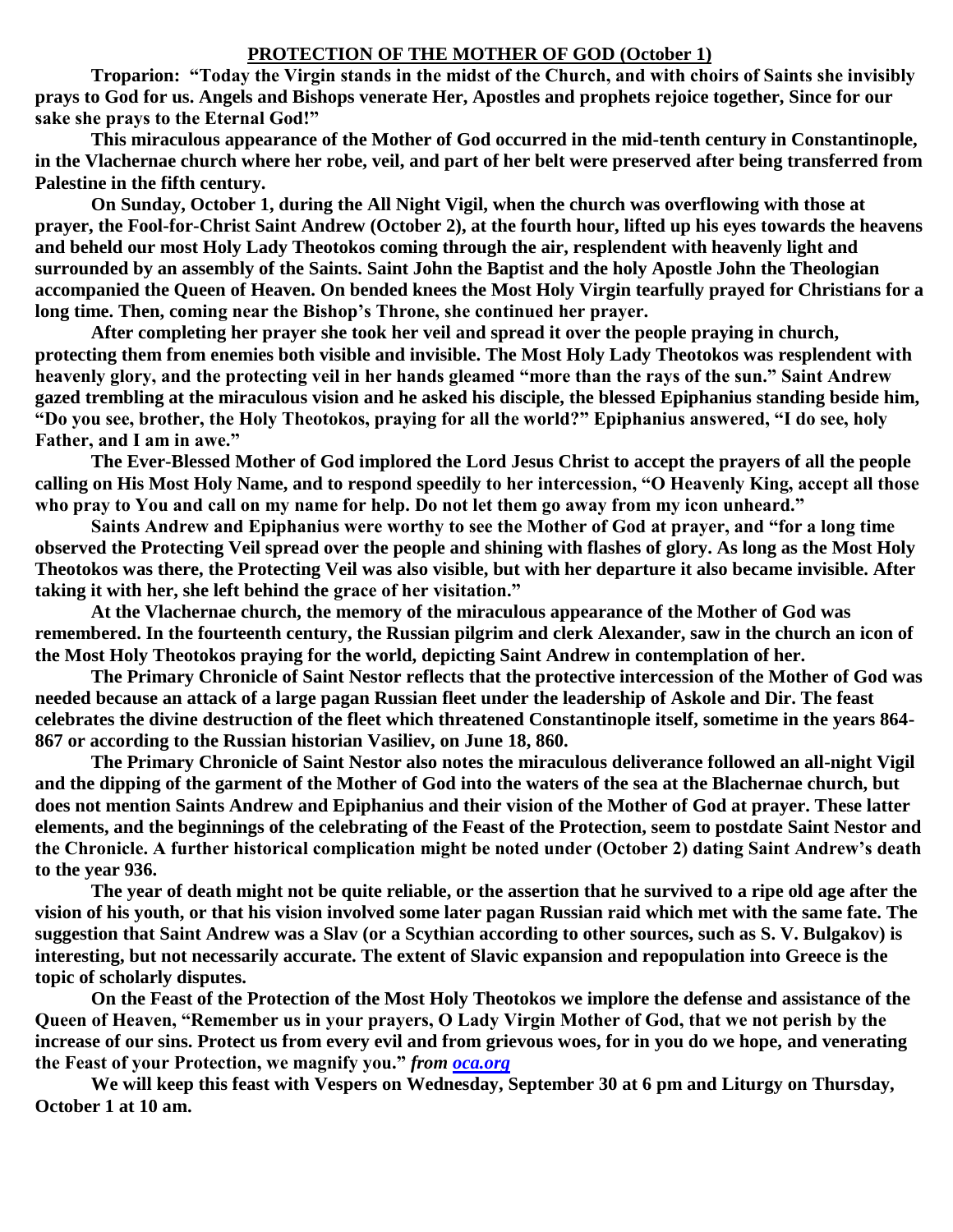**ROTATING SCHEDULE You will receive a phone call and e-mail from the parish office notifying you the Sunday Liturgy you are scheduled to attend. The groups have been consolidated into two rather than three groups.**

### **WHEN YOUR HOUSEHOLD WISHES TO BE ADDED TO THE ROTATION, PLEASE CALL OR E-MAIL THE PARISH OFFICE: 810-744-0070 or [stnicholasburtonmi@gmail.com](mailto:stnicholasburtonmi@gmail.com)**

**SERVICE DURING PREGNANCY & INFANT LOSS AWARENESS MONTH October 15 at 6 pm will be a service for parents who have lost an infant at any stage of development – miscarriage, stillbirth, SIDS, disease, abortion, accident, or other causes – and for their infants who have gone into their rest before us.**

**FACEMASKS AT WORSHIP Archbishop Alexander has given his blessing to adhere to the "restaurant-style" wearing of masks for divine services which conforms to the governor's executive order. Masks must still be worn upon entering the church or fellowship hall and when moving about (coming up to Communion, veneration of the cross, leaving the church, etc.) but, once at your place in a pew or chair you** *may* **remove your mask. Masks must be worn on entering and leaving the church / fellowship and when moving around.**

**PARISH COUNCIL met on September 8 by teleconference. Susie Ford was elected as lay delegate to attend the virtual Diocesan Conference on Saturday, October 3. The election for parish council members & auditors will be held on Sunday, November 8. Parish council members whose terms expire in 2020 are Calvin Conrad, Susie Ford, and Shari Nicoloff. The auditor whose term ends in 2020 is Mary Batzos. We hope to have absentee ballots ready by Sunday, October 18. If you would like an absentee ballot, please call or email the office. Absentee ballots must be returned by Sunday, November 8. Jonathon Shann has repaired the cracked bricks on the south side of the church. God bless him for his work.**

**The parish finances remain stable. Please continue your giving whether in person at Liturgy, through Givelify, or by sending in your donation to the office or dropping it off during office hours.**

### **ELECTION OF PARISH COUNCIL, AUDITORS & LAY DELEGATES on Sunday, Nov. 8. Nominees are: Parish Council (3 will be elected) Auditor (1 will be elected) Shari Nicoloff (term ending this year) Calvin Conrad Ian Price Fannia Young Stephanie Price Ellyn Serra Michael Serra Jennifer Shann Jonathon Shann Lay Delegate - Oct. 2021 Diocesan Conference Lay Delegate - July 2021 OCA All-American Council (vote for 1) (vote for 1) Deborah Gonser-Adams Deborah Gonser-Adams Susie Ford Susie Ford Joe Tome Joe Tome**

*If you would like to nominate someone, please call the parish office at 810-744-0070. Absentee ballots will be available by mid-October and must be returned by November 8. Call or e-mail the office if you would like an absentee ballot.*

**THE MACEDONIAN OPEN COMMITTEE would like to thank everyone who made a donation on behalf of the Macedonian Open. Although we were not able to host our golf outing this year, we greatly appreciate the generous support of those who were able to donate and help out the Church this year.**

**We look forward to seeing everyone next year. We are planning on having our golf outing at the Flint Elks Golf Club on the usual date, the Monday after Father's Day, June 21, 2021. God Bless you all,**

**- Macedonian Open Committee**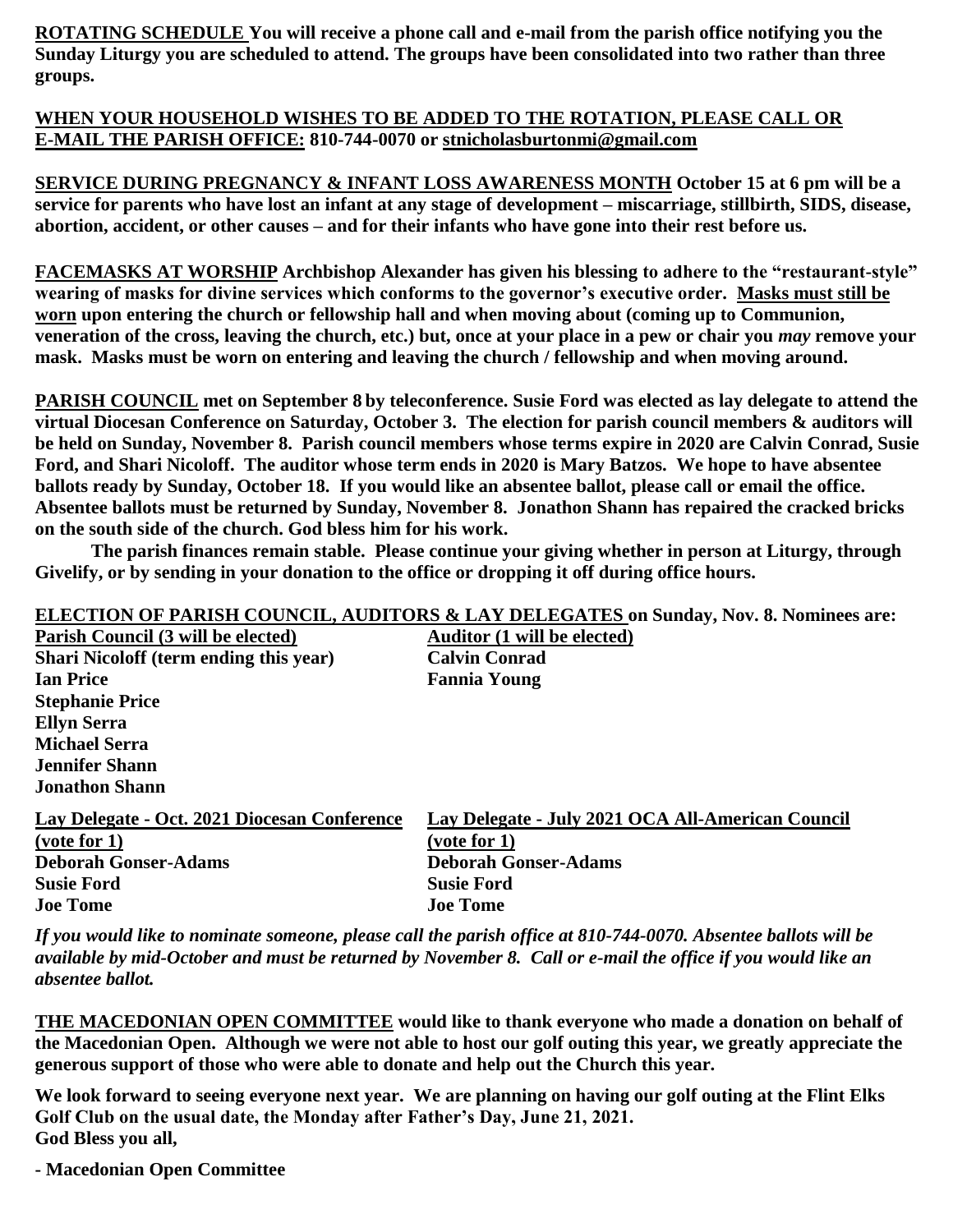**GOD BLESS newborn twins, Lazaros Dimitrios and Sophie Tula Stavridis, children of Teddy and Jessica Stavridis. The babies were born on Wednesday, September 9. Sophie Tula was baptized the same day and is went home under hospice care. Please keep Lazaros and Sophie in your prayers together with their parents, Teddy and Jessica, and their great-grandmother, Vasilka Karatza.**

**MEMORY ETERNAL David Gerzevske, stepfather of Dat Gerzevske, fell asleep in the Lord in Minnesota on Thursday, September 10. May he rest in the light of Christ's face. God grant His comfort to Dat and his family. Memory eternal! Christ is risen!**

**MEMORY ETERNAL On September 18 our parish was informed that Helen Ashmun, last living sibling of the late Emil Harrison, fell asleep in the Lord on September 6. There was a graveside service at our parish cemetery on September 22. May Helen rest in the light of Christ's face together with all the saints. Memory eternal! Christ is risen! Bog da prosti!**

**ADULT EDUCATION CLASS meets on Wednesdays after Liturgy at 11:15 am -12:15 pm. The class will be continuing our book** *Early Christian Fathers,* **beginning with** *The Didache.*

**ONLINE CHURCH SCHOOL for middle school and high school will be held every Tuesday at 7 pm. The interactive sessions will explore various topics of interest to Orthodox Christian students via video conference and will last approximately one hour. [Middle School](https://www.stjohnsacademysf.org/) teacher, Ms. Catherine Golitizn (one of Archbishop Alexander's nieces), will lead the Middle School class, and Father Alexander Koranda of [Holy Trinity](https://www.oca.org/parishes/oca-mw-chihtk)  [Cathedral](https://www.oca.org/parishes/oca-mw-chihtk) in Chicago, IL, along with Father Jonathan Lincoln of [Saint Joseph Church](https://www.oca.org/parishes/oca-mw-aursjc) in Wheaton, IL will team-teach the High School class. For students to participate, no registration is required. To join the class, visit [oca.org/ocs.](https://www.oca.org/ocs) Students should click on the link for their level no earlier than 15 minutes prior to the starting time and they will gain access to the online class.**

**ANGEL TREE We will participate in the Angel Tree program again this year. Please call or email the office as soon as possible if you are interested and let us know how many children you would like to sponsor. Christmas seems a long way off right now but we have to let Catholic Charities know how many children we will help this Christmas.**

**SOUP KITCHEN CONTACT We need someone to be the contact person for our group. Please call the parish office 810-744-0070 or email [stnicholasburtonmi@gmail.com](mailto:stnicholasburtonmi@gmail.com)**

**PARISH COUNCIL will meet on Tuesday, October 13th at 6:30 pm in the fellowship hall with physical distancing and wearing masks. This has been blessed by Archbishop Alexander. Attendance limited to 10 persons per the governor's executive order. The virtual option will be available for parish council members who wish to attend by teleconference. The Lord God bless you all for your continuing stewardship through your pledges and donations.** 



**You can donate to St. Nicholas with an app on your phone & as always on our website by <https://saintnicholasburton.org/> Go to the website and on the home page click on the box "Give now with Givelify" which will walk you through the donation process; this is a secure site. If you do not wish to donate online, you may write a check to St. Nicholas Orthodox Church and send it to the parish address: 2143 S Center Rd, Burton, MI 48519.**

**QUARTERLY STATEMENTS will go out in the mail mid October. Please call the office if you have any questions.**

**DAYLIGHT SAVINGS TIME ends November 1st .**

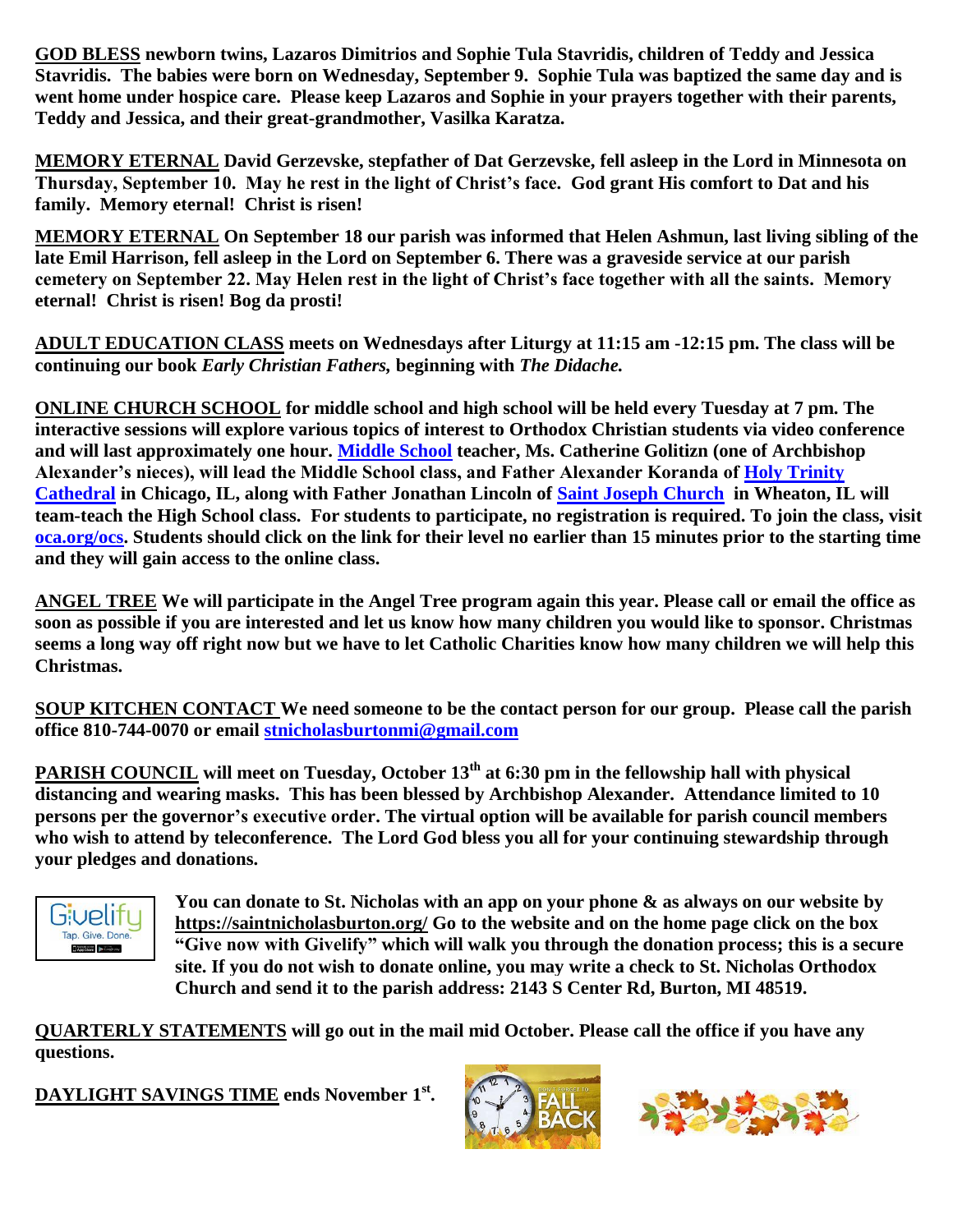### **OCTOBER BIRTHDAYS, ANNIVERSARIES, & NAMESDAYS**

- **1 Vasilka Karatza**
- **2 Ellyn Serra**
- **3 Alyson Wilhelm**
- **7 Jacob Abu-Aita**
- **9 Sarah Neely**
- **13 Allen Adams**
- **14 Cameron Stevens**
- **15 Eugene Akkerman Stephanie Stikovich**
- **25 Phil Brown**
- **27 David George Taras Evanenko**
- **29 Bruce Borkovich**
- **31 Jack Todorovsky Vladimir Pyatenko**

### **ANNIVERSARIES**

- **1 Michelle & Dat Gerzevske (2011)**
- **13 Irina Sivergina & Oleg Dashevsky**
- **17 Peter & Marilyn Branoff (2004)**
- **18 David & Barbara Vuckovich (1986)**
- **20 David & Cortney Batzos (2007)**
- **25 Michael & Ellyn Serra (1986)**

*If your name is missing or has the incorrect information in the birthday, anniversary or namesday list please call the office: (810) 744-0070*

### **BIRTHDAYS NAMESDAYS**

- **3 Dennis Goodman Dennis Jernigan**
- **4 Bernita Brown**
- **6 Thomas Panoff Thomas Stavridis Tom Batzos Tom Krigner Tom Sfetkidis**
- **8 Taïsa Akkerman**
- **18 Protodeacon Kerry Luke Gonser Luke John Borkovich**
- **20 Diana Mitevski Diane Broadfoot Diane Todorovsky**
- **23 James Shann**
- **26 Jack (Dmitri) Todorovsky John (Dimitrios) Todorovsky**
- **29 Anastasia Pirkovic Anastasia Tecla Butrie Anastasia Whittaker Stacy Jean Binelli Stacy Loomis Stacy Grousopoulos**
- **30 Milan Stikovich Reggie Milan Jehnsen**

**VISITATION TO THE SICK Presently, Fr. Matthew may bring Communion to those who are at home. When permitted, Fr. Matthew will resume bringing Holy Communion to those in nursing homes, assisting living homes, and other care facilities shut-ins on Tuesdays. If you would like to be added to this list, please contact the office. Presently, those receiving weekly visits at home are: Milica Beslach, Angelo Popoff, Eleni Servinis, and Peter & Jo Sredich.**

### **DAILY INTERCESSION FOR OUR SICK AND HOMEBOUND**

**The following are our brothers and sisters of St. Nicholas who are currently homebound, suffering from chronic illness, in recovery or in need of special prayers. Please remember them in your prayers and reach out to them with a card, a phone call or a visit! Please call the office to schedule a visit for Holy Communion**.

| <b>Larry Bladecki</b>    | <b>Gladys Edwards</b> | <b>Mary Karayanis</b> | <b>Ron Salhany</b>   |
|--------------------------|-----------------------|-----------------------|----------------------|
| <b>Deacon John Bocek</b> | <b>Paul Ellis</b>     | <b>Nick Karayanis</b> | <b>Bill Tadrick</b>  |
| Linda Branoff            | <b>Bill Haw</b>       | <b>Macy Lemmen</b>    | <b>Wendy Tadrick</b> |

**To aid in your outreach, here is a listing of the addresses and phone numbers of our Homebound:**

| Larry Bladecki        | 3254 E. Midland Rd                  | <b>Bay City, MI 48706</b>        |
|-----------------------|-------------------------------------|----------------------------------|
| <b>Gladys Edwards</b> | 2 Harbor Dr.                        | <b>St. Clair, MO 63077</b>       |
| <b>Paul Ellis</b>     | 2360 Stonebridge Dr.                | <b>Flint, MI 48532</b>           |
| Vasilka Karatza       | <b>Regency 1330 Grand Pointe Ct</b> | Grand Blanc, MI 48439            |
| <b>Jo Sredich</b>     | Serenity 11328 N Bray Rd            | Clio, MI 48420 *Note new address |

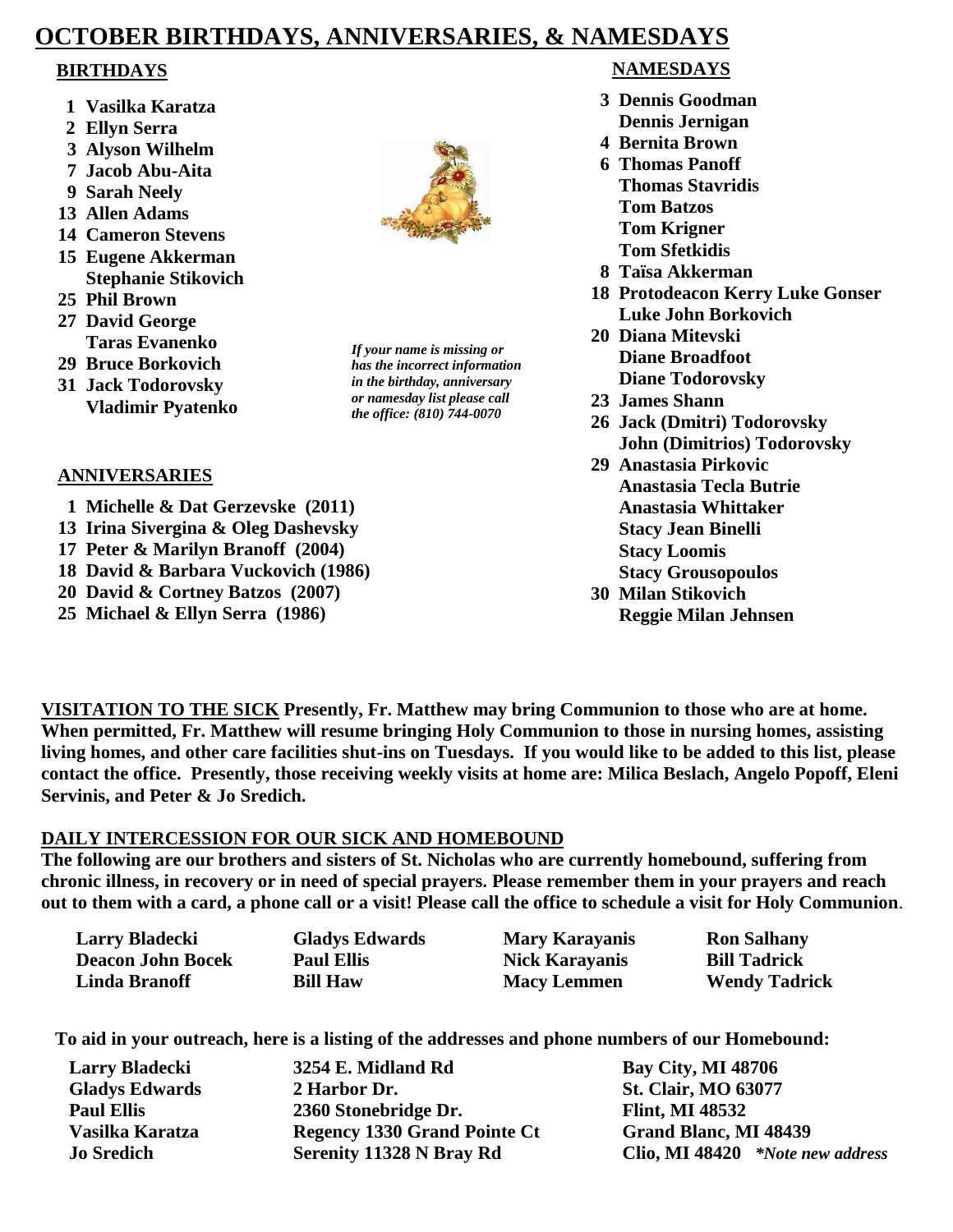### **CHARITY MINISTRIES**

**NORTH END SOUP KITCHEN October 1st, 9 am-1 pm.**

**HOPE IN A BOX is collecting toothpaste & toothbrushes for the month of October. Place the items in the Blue Box in the hall. Catholic Charities Community Closet will distribute the items.**

**FOOD DRIVE Place non-perishable food items in the other blue box in the hall.**

**SOCKTOBER! During Socktober we encourage donations of warms socks of all sorts. We will also begin distributing coats and winter gear in October.** 

**Catholic Charities is welcoming volunteers to help sort and hang donations in the morning, Monday through Friday, from 9am to 12noon. Call Mary Stevenson Center for Hope 810-265-7025 ext. 712 for more information.**

| <b>HOPE</b><br><b>HOPE IN A BOX</b> |                                                           |  |  |
|-------------------------------------|-----------------------------------------------------------|--|--|
| <b>October</b>                      | <b>Toothpaste/Toothbrushes</b>                            |  |  |
| <b>November</b>                     | <b>Dish Soap</b>                                          |  |  |
| December                            | <b>Socks, Towels, Toiletries &amp;</b><br><b>New Toys</b> |  |  |